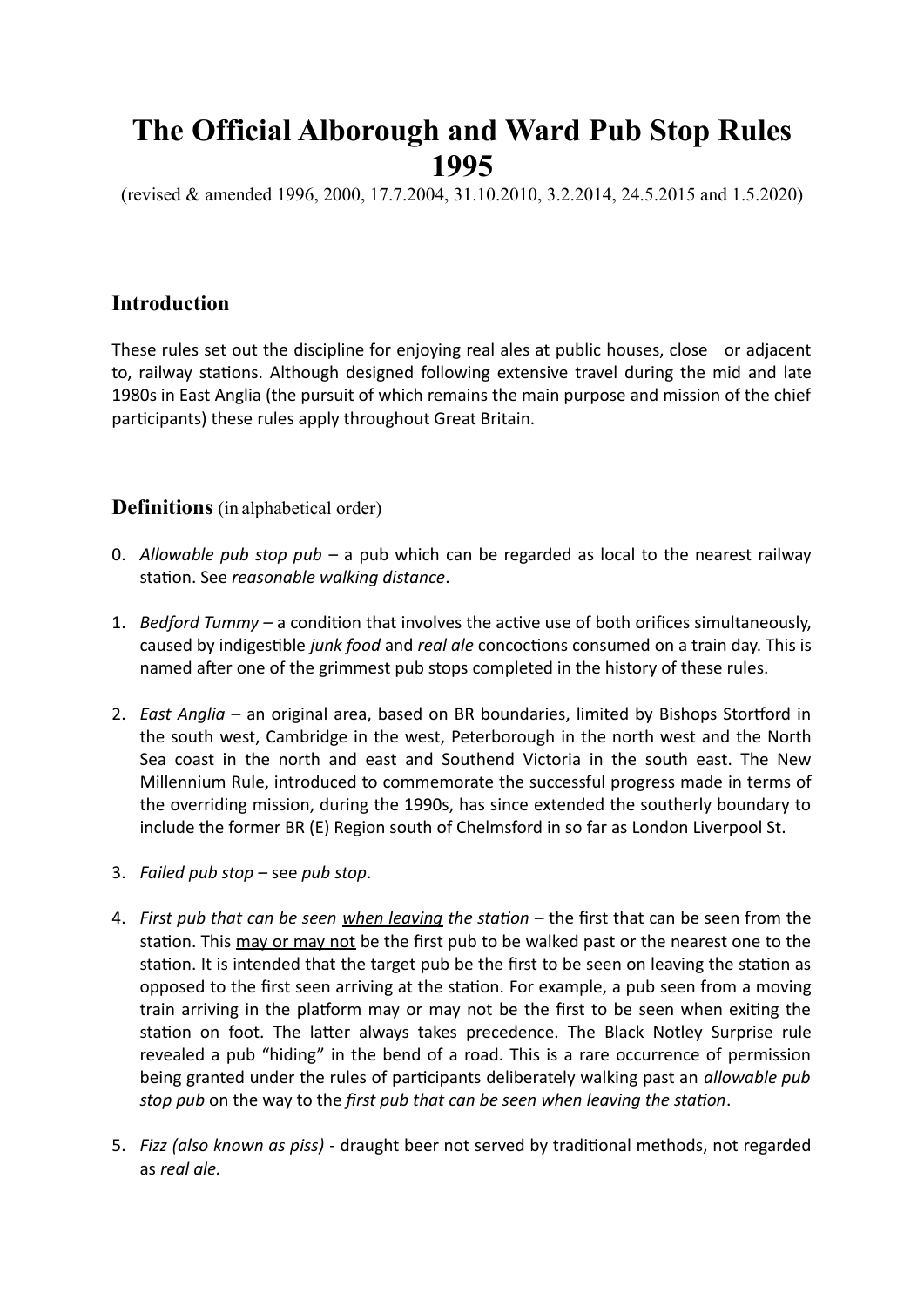- 6. *Free hand* a rule in its own right, this introduces an element of personal choice into which pub may be visited. This only usually applies in repeat visits to locations where a successful pub stop has been completed, subject to the following rules and sub rules. The exact origins of this name are not recalled but probably originate from an early over indulgence on a train day in the 1980s.
- 7. *Impossible pub stop* see *pub stop.*
- 8. *Junk food* a rag bag of fast food, sandwiches, pub meals etc eaten on the move. Chips eaten from the bag, in the street, is an enjoyable example of such refreshment.
- 9. *Justification* an important principle covered in the rules. (Rule E refers)
- 10. *Keg.* See also, *real ale* and *fizz*. This includes bottled beers, lagers and nitro keg that could otherwise be served as real ale. Sadly, this also includes Guinness, although a reduced version of these rules can be applied when travelling in the Republic of Ireland in all other respects other than *real ale.*
- 11. *Nearest pub* the nearest pub to the station, which may or may not be the *first pub that can be seen when leaving the station.*
- 12. *Opening times/per Thatcher opening times* whilst first practised in *pre-Thatcher pub opening times*, all day opening is now a reality. Some stations, however, are restricted to possible visits at the aforementioned *pre-Thatcher pub opening times* only. These are regarded generally, as 11am to 2.30pm and 6pm to 11pm. The White Notley experience, where a pub gratuitously advertises itself as "Open All Day", yet in fact does not open until the passing of noon, clearly means caution is required in rural areas and in the frequent cases of "they don't want your money" landlords.
- 13. *Participants* John Alborough and Tim Ward. These gentleman have perfected and honed these rules since 1985. Other individuals have and probably will, join in from time to time, driven by a desire to enjoy the beer, relax by travelling by train or to simply to ridicule the official participants simple pleasures
- 14. *Possible pub stop* see *pub stop*.
- 15. *Pub Stop* a station that has an allowable pub stop pub in the vicinity and one that is served by trains that permit a visit of between 15 and 90 minutes duration. Only in exceptional circumstances are times outside these parameters acceptable and only then by express agreement of the participants. Travel to or from the station may be by allowable rules of transport (Rule C refers) but at least one direction must be completed by train. A pub stop is deemed possible until proved otherwise. A pub stop is regarded to as failed, if the rules have been applied in full without success. A pub stop may be impossible because of train times or the simple but fatal lack of an *allowable pub stop pub, within normal walking distance from the station*.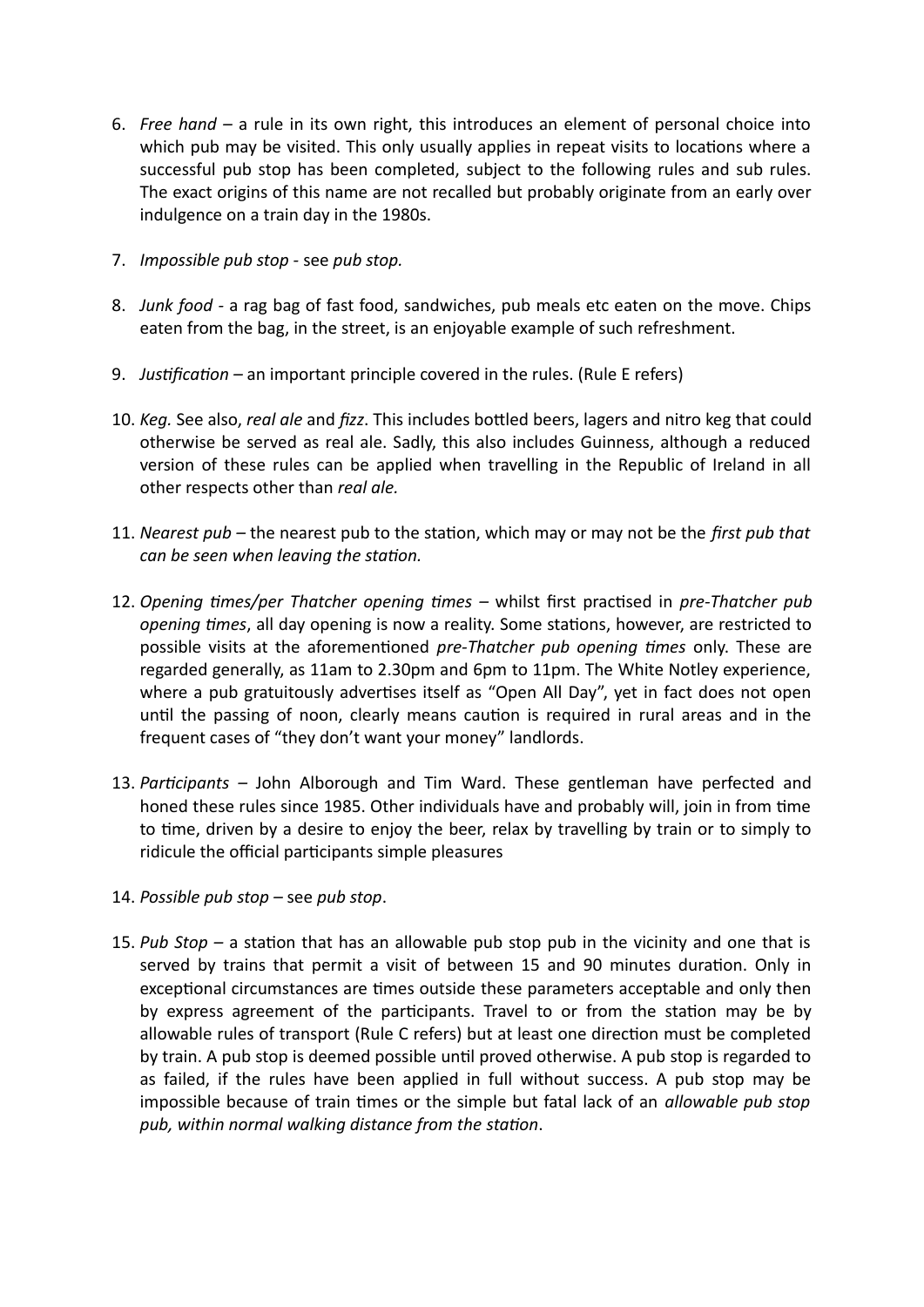- 16. *Public House (aka pub)* an establishment that is, or appears to be, a public bar, smoke room, lounge bar or drinking area. Hotels are included, subject to the forgoing provisions and the real ale clause as are social clubs and sporting establishments, such as golf club houses, that are in other respects, open to the general public. (Rule A refers).
- 17. *Real Ale* cask conditioned beer, served by traditional methods such as hand pump, electric pump, gravity dispense etc. Keg beer served by the use of gas is not included and is against the spirit of the rules. See *fizz*. The ale may be served by the use of swan neck dispensers and sparklers but it is incumbent on the participants to be ever vigilant of the use of such items and to require landlords to remove sparklers before dispense. Quick work is required at the point of service for this to be so monitored. This may involve accusations of being "from the south" or enjoying flat beer if these rules are being applied outside *East Anglia.* The 1999 experience in the North West of England saw a quite remarkable consistency in the use of rather modern incredulity by landlords and locals alike, on this point. Ale should be requested in mugs, not glasses, in establishments where a choice, however irritating to the bar staff concerned, is begrudgingly provided. If such choice is offered up front, it is both unusual but encouraging.
- 18. *Reasonable walking distance* a distance at normal walking pace that would not exceed 10 minutes approximately. That is to say a round trip of 20 minutes from the station. This means that pubs up to approximately 1/2 mile away are *allowable pub stop pubs.* It is often reasonable to assume a pub is not "just around the corner*".* The 1990s, Brundall Gardens clause, means that all stations are *possible pub stops*. he size of the station is not necessarily a guide to real ale being found in the vicinity.
- 19. *Trains* trains and services maintained by former BR companies, or TOCs. Tourist railway attractions or preserved railways do not fall under the influence of these rules, although should such travel be contemplated, the principle of the rules could be adopted on an ad hoc basis. It is anticipated such travel would be on former nationally owned railway lines, not attractions such as Felixstowe sea front stuff.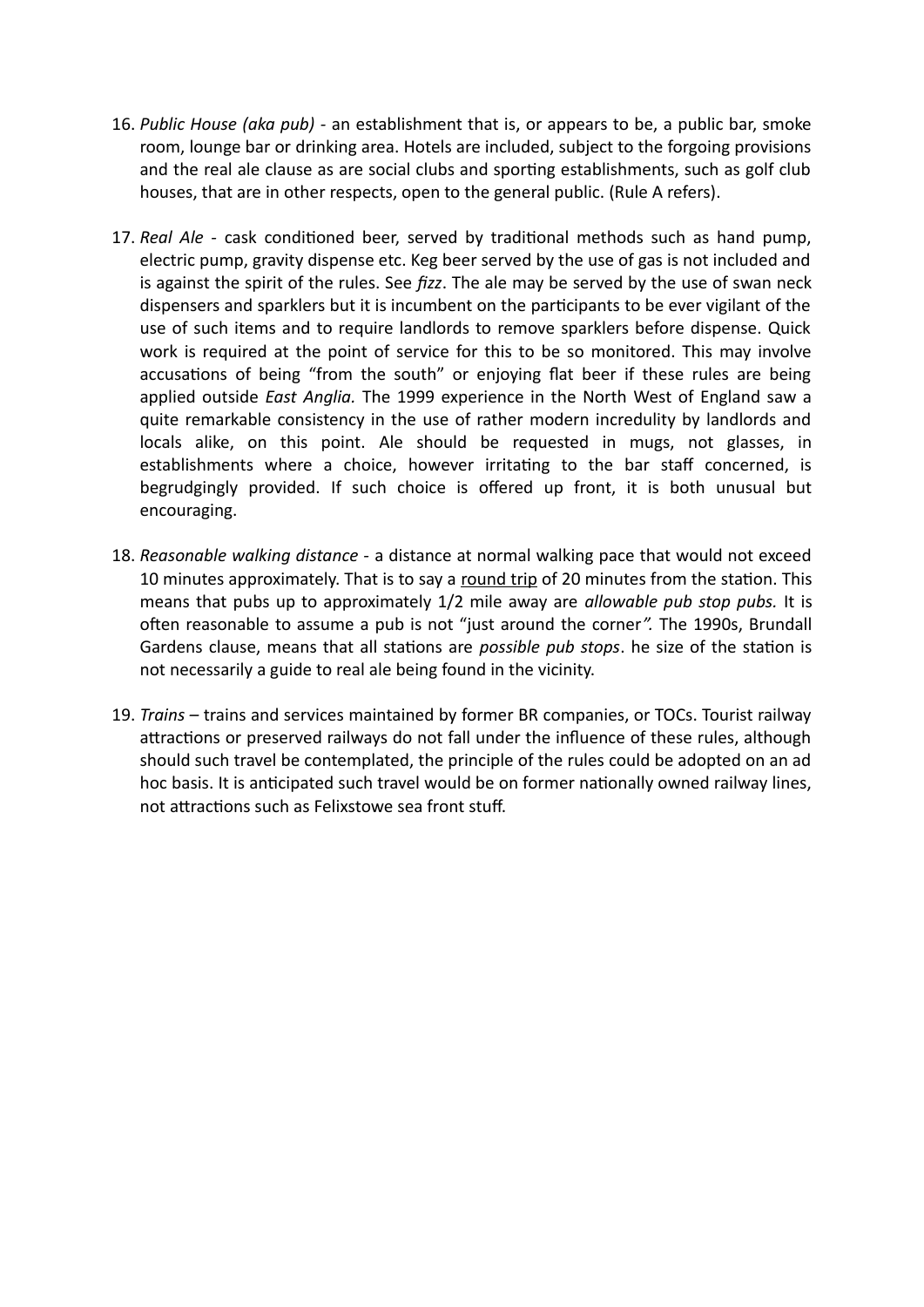# **Mission**

To visit all open, former-BR railway stations in East Anglia that are pub stops, as an antidote to the pressures of working life and with the objective of drinking in the nearest pub that serves real ale.

# **Rules Overview**

- **The pub to be visited must be the first seen when leaving the station**.
- **A "Free Hand" (ie: choice of any pub) applies only to a repeat visit.**
- **Other public transport may be used on arrival at or departure from the target pub stop, but one journey at least must be by train.**
- **These rules apply to train days, bus days and part train/part bus days. Pub stops are only deemed satisfactorily completed when both participants have been to the pub stop together.**
- **The only way in which rules can be overridden, on the spot, so to speak, is by the appliance of the rule of "justification".**
- **Completing the mission requires the fair and reasonable appliance of the rules and does not permit exaggerated planning in advance subject to a few exceptions.**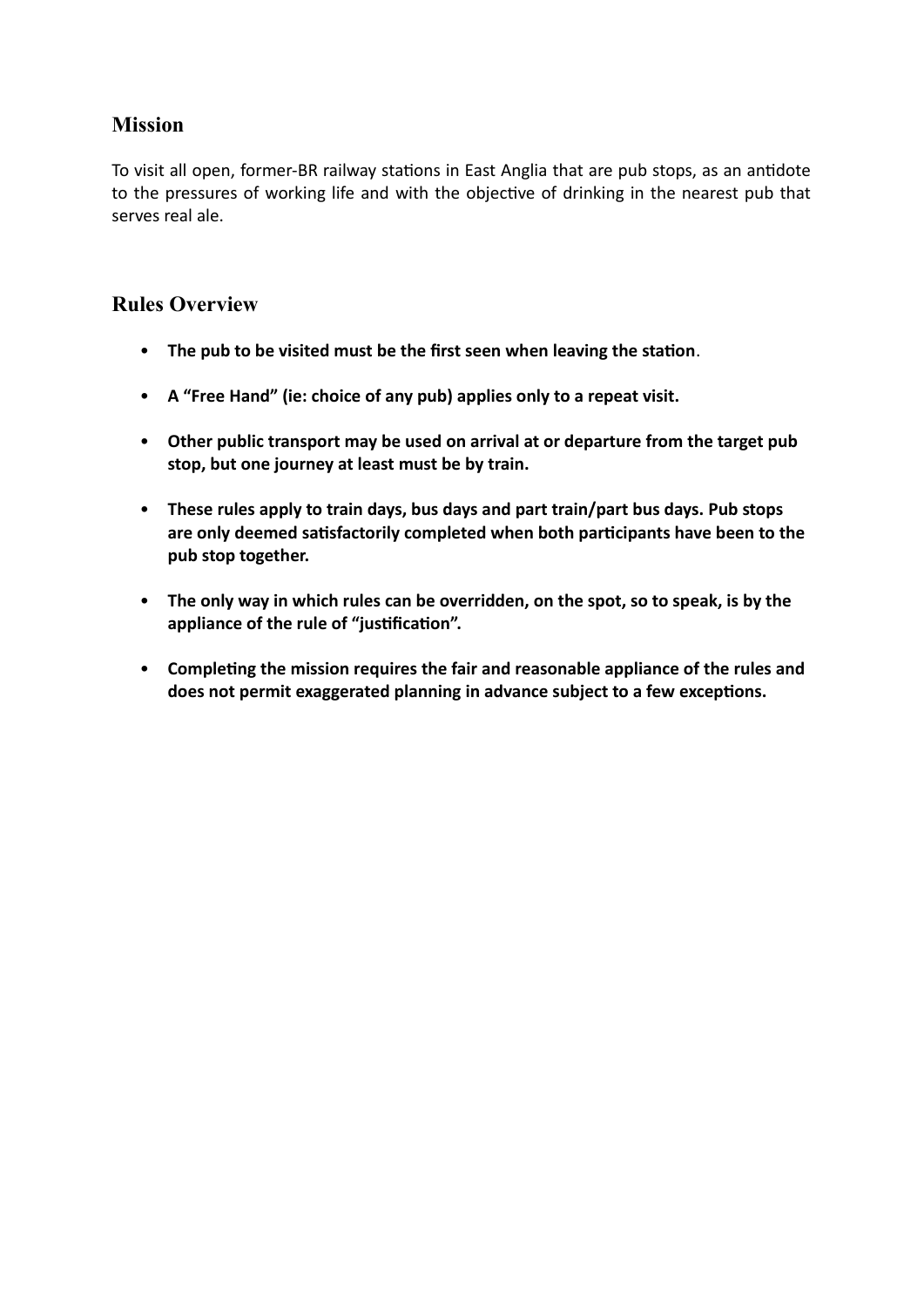## **The Rules in Detail**

#### **A) The pub to be visited must be the first seen when leaving the station**.

This rule is subject to the exceptions laid out below and the guidelines in Rule F.;

i) if the first pub to be seen when leaving the station turns out to serve fizz, or the only real ale on sale is "off", it is permissible to leave the establishment without ordering or drinking, if indeed it is necessary in the first instance to enter in order to establish where or not real ale is served. Peering through the window and observing handpumps (if any) and the hand pump clips thereon is recommended, in order to save time.

ii) the Llandudno opt out applies in respect of real ale branded as Tetleys or Websters. The participants reluctantly decided by a majority of 1 (1 for, 1 abstention) that this beer is so unenjoyable as to make consumption a chore. The participants reserves the right to add any other beers to this list although it undertakes only to do so under extreme circumstances. If, however, there are other reasons for wishing to linger in such an establishment, serving *sub rule ii) beers*, e.g. young, attractive barmaids, only pub for miles, gricer landlord, then the Cutting off the Nose (etc.) clause would be invoked and the otherwise unacceptable Tetley tea could be consumed. Following difficulties in finding *allowable pub stop pubs* in the north of England, it could be argued that John Smiths bitter be described as a *sub rule ii)* beer. The participants are recommended to purchase the beer, consume quickly and move on to a better establishment under the *free hand* rule.

iii) the Ely rule applies when, even if the drink has been ordered but is unacceptable to the taste, consideration can be given to leaving without further consumption, yet not threatening the satisfactory completion of the attempted pub stop. Other quality of service issues also apply in that, where decent, swift and polite customer service is not forthcoming, the establishment is not patronised further and the pub stop is not fulfilled at that pub but can be subsequently completed at another, more customer friendly location, even if the second establishment is not the first pub seen when leaving the station. Delicate choices have to be made extremely quickly, such as outlined in the Cromer experience.

iv) if the first pub to be seen is closed then the next visible establishment becomes the target pub. Exceptions laid out in rule A, sub section i) still apply.

v) if the appearance of the pub management or their clientele, appear threatening so as to render any drinking therein unpleasant, the next visible pub may be visited, providing one exists. This is captured under the title of the Kings Lynn First Impressions rule.

vi) the Crewe rule applies if the pub appears to be a hotel or establishment that otherwise meets the criteria for a pub but in other ways seems inappropriate (eg dress standards, smelly, only for limited patrons such as gays)**.** In these cases, the next pub may be visited and a satisfactory pub stop completed, under the provisions of this "not on your life" sub rule.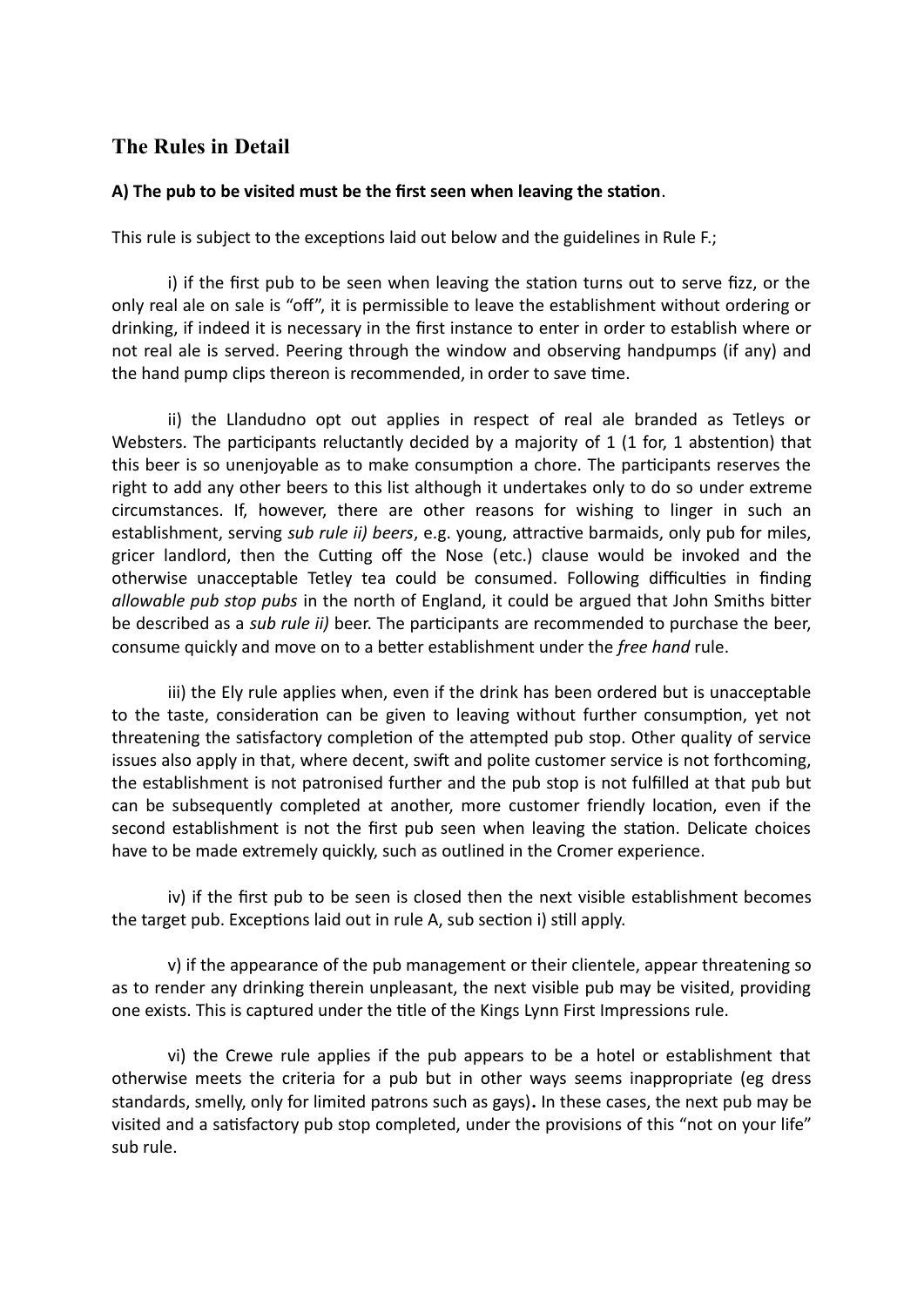vii) in exceptional circumstances, if the participants see two or more pubs simultaneously that, on the face of things, meet the relevant criteria, the pub deemed to be the nearest must be visited. In the event that the two or more pubs appear to be of similar distance from the station, the free hand rule applies, in as much as either of the two or more pubs seen simultaneously, can be visited, purely on the grounds of personal choice. The free hand rule only applies to the two or more pubs seen simultaneously and is the only time this rule can be applied when attempting a pub stop for the first time.

#### **B) The "Free Hand" applies only to a repeat visit.**

Upon revisiting a pub stop that has already been successfully visited by both participants together, a "free hand" exists. Any pub may be visited, whether or not it is within reasonable walking distance or is the nearest or first seen. On any revisit, it is not necessary to visit the first pub seen even if on a previous visit, this pub was otherwise covered by Rule A, sub sections i) to vii).

#### **C) Other public transport may be used on arrival at or departure from the target pub stop, but one journey at least must be by train.**

If train times have been disrupted by unforeseen circumstances, or if it is desired to journey between two stations whilst pub stopping, the use of other means of transport is permitted. The Harwich experience also means that incapacity on the part of one or more of the participants may also render use of other assistance in situations not normally encountered. This rule lays out the acceptable forms of transport and require defining as follows.

i) bus, coach or mini bus operated on a fare paying route as approved by the relevant Traffic Commissioner or County Council. It is appropriate to record under this rule that pub stop rules also apply to bus days, or a combination of bus and train days. Rule D refers.

ii) taxi or hackney carriage vehicle. Taxi cabs are covered by this definition. The Bishop Auckland sub-rule states that arrival by taxi because of a cancelled rail service and the subsequent arrival at what turned out to be the closest pub to the station serving real ale, albeit walking from a different direction (ie: not directly from the station because of the aforementioned disruption to travel plans), allows the pub stop to have been completed, but only if the participants can satisfy themselves that arrival at the station by train in the normal manner, would have naturally resulted in the discovery of the said pub.

iii) walking. This applies in locations where two stations are close together and therefore two pub stops can be completed without returning to the train first. This is known as the Oulton Broad sub rule.

iv) underground train. This naturally only applies in the relevant cities where such transport is available. In all other respects, underground train travel is fully acceptable as a means of transport. Indeed, it must be noted that the principle of a full days travel on the underground in London constitutes a train day and pub stop rules fully apply.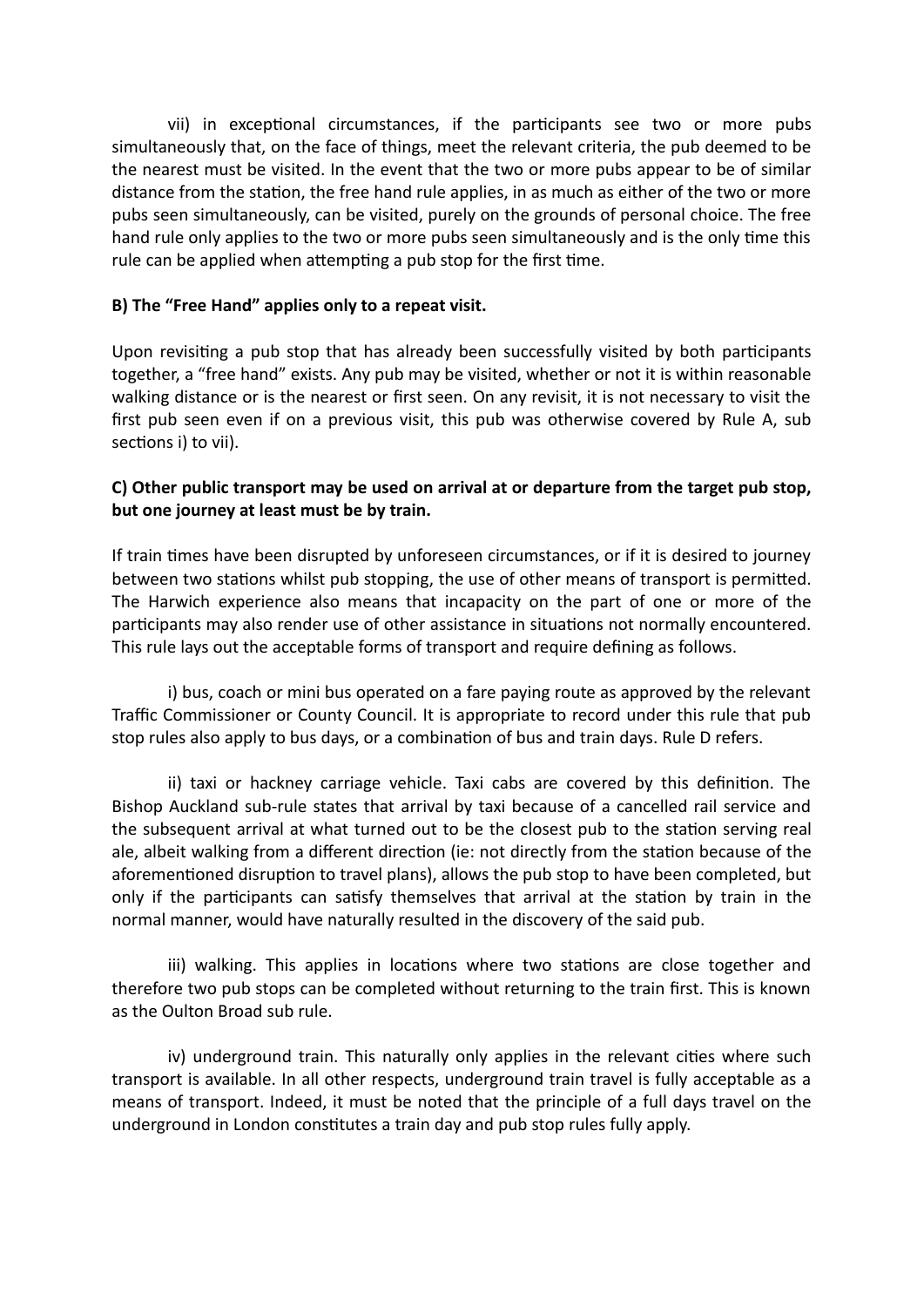v) official car. Where, due to unforeseen circumstances, travel is offered by way of compensation, assistance or recompense, by an official of a travel company or member of the public, with or without additional use of other public transport as described within this rule, this is acceptable. This Sanders sub rule, can create a situation where a pub stop can be made at a location without a former BR station, yet fully in accordance with these procedures.

The above alternatives apply in all situations subject to the overriding cause for concern being stops for appropriate calls of nature. Some participants have been noted for using fire buckets when formal conveniences do not exist. Whilst this is acceptable in emergencies, it is recommended that journeys on buses, underground trains and the like, are of limited time, following completed pub stops. Calls of nature that involve sitting down are not part of the spirit of the day, as such bowel movements should be completed before leaving home. In extreme circumstances, participants have been known to suffer from Bedford Tummy, which can, if not quickly defeated, lead to an early termination of the days travelling and pub stop activity.

#### **D) These rules apply to train days, bus days and part train/part bus days. Pub stops are only deemed satisfactorily completed when both participants have been to the pub stop together.**

Train days are the principle nucleus around which pub stop rules have evolved. With the demise of more interesting train travel (101s, 309s, slam door stock generally, hauled trains etc) the anticipated growth of part train/part bus days, or even bus days, has meant the full adoption of pub stop rules for these journeys. This is subject to the following rules;

i) the quantities of beer consumed must be limited in order to avoid the Isle of Wight experience. This refers to embarrassing situations on buses without toilets at which point floor level air vents begin to look attractive.

ii) visits to pubs with families, friends, acquaintances and people with names other than Alborough and Ward, do not qualify as official pub stops, even if other rules/sub rules may have been followed. This is to have the effect of ruling out a visit with one's friends or family to, coincidentally, a town with both an uncompleted pub stop pub and a railway station, where the trip itself is not a designated train day.

iii) the effect of sub rule ii) above, does not however, rule out days with families and friends etc where both the participants are present and where, subject to the foregoing provisions and applying all rules within the spirit of things, a journey by train is somehow manufactured and, by absolute chance, so to is a trip to what may otherwise be described as a pub stop pub. This is referred to as the "will we get away with this" sub rule.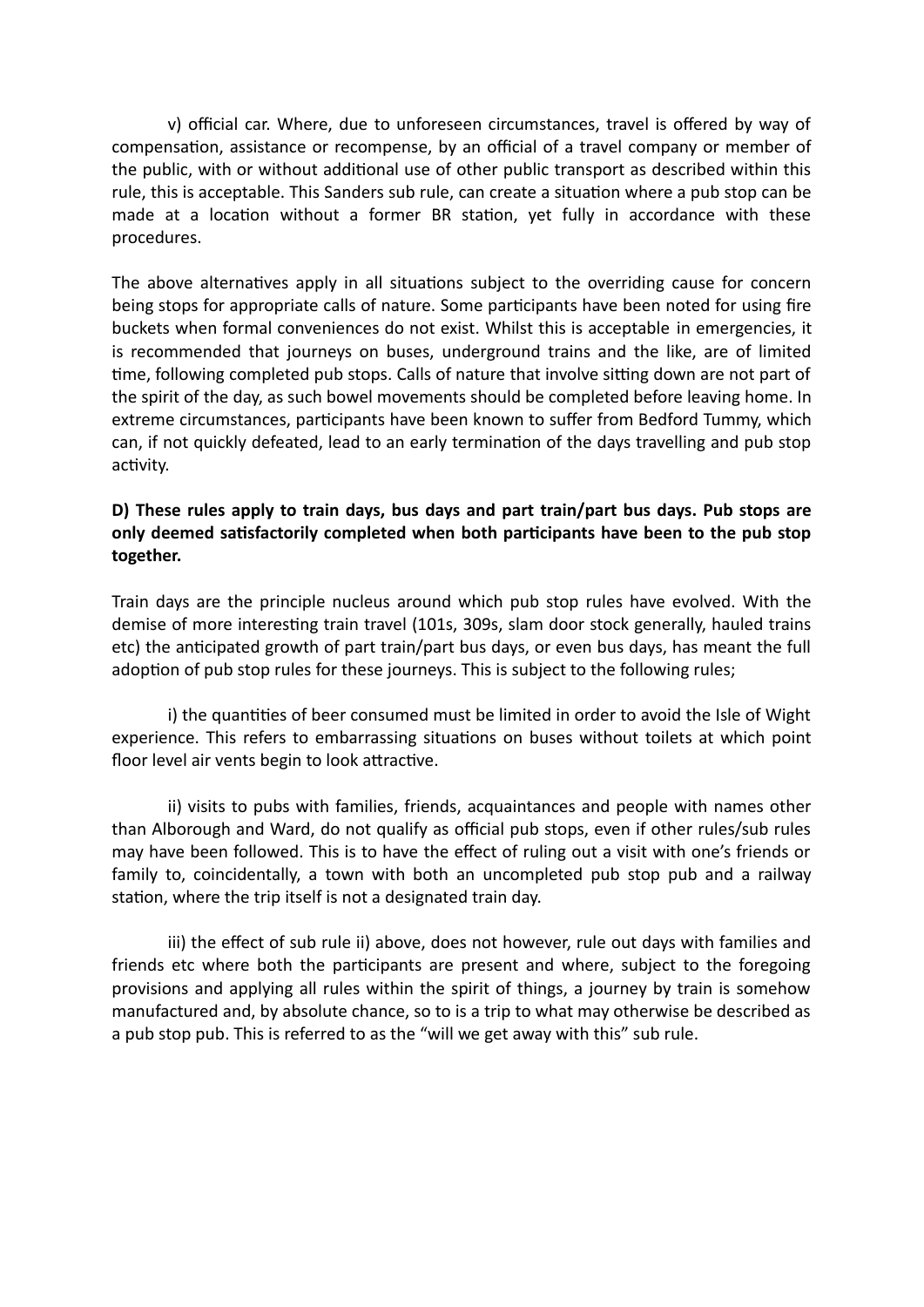#### **E) The only way in which rules can be overridden, on the spot, so to speak, is by the appliance of the rule of "justification"**

The principle of justification is an important concept within the overall scheme of things, although at first sight it may be a difficult theory to comprehend.

Where one course of action is at first deemed desirable, and may be even be attempted, yet subsequent and/or intermediate events to conspire to render such action impossible, undesirable or impracticable, and an alternative course of action, previously declined, is then undertaken with some success, then this chosen alternative event will be deemed to have justified the impossibility, undesirability or impracticability of the original intention(s). Participants confirm this by stating the word "justification" with, if desired, thinly disguised glee.

#### **F) Completing the mission requires on the fair and reasonable appliance of the rules and does not permit exaggerated planning in advance subject to a few exceptions.**

To complete the mission, participants must have due regard to their personal time and budget. It is therefore sensible to undertake reasonable investigations to ensure that a pub stop is possible in an area that may otherwise be foreboding, overly remote or rural or otherwise unlikely to present an allowable pub stop pub.

i) prior visits by car, business trip or deliberate investigation are only allowed in rural areas.

ii) the use of all available means in the internet age is permitted but participants are warned against unreliable information contained therein

iii) prior telephone calls are permitted where only one pub in the vicinity is detected by use of sub rules i) and ii) and where failure to telephone may mean hours wasted outside of pre-Thatcher pub opening times. It is not, after all, in the spirit of these rules to spend hours kicking heels on remote stations without beer or trains.

iv) being observant as the train arrives in the station is permissable. It can be quite possible to view a possible pub stop pub from the train, which can in certain conditions, raise excitement amongst the participants. However, such a visible pub ranks subordinately to the first pub that can be seen when leaving the station, if upon subsequent arrival, another pub is seen "first". If no such pub exists, referral to the previously spotted pub's location may be made.

v) where one participant has prior knowledge, not specifically garnered by use of the foregoing sub rules of this main rule, then it is permissible to stay silent and allow the other participant to decide which way to leave the station to find a possible pub stop pub, should such a decision be rendered necessary by the absence of an obvious allowable pub stop pub within sight. This should be done largely for fun and should in no way threaten the failure of the pub stop.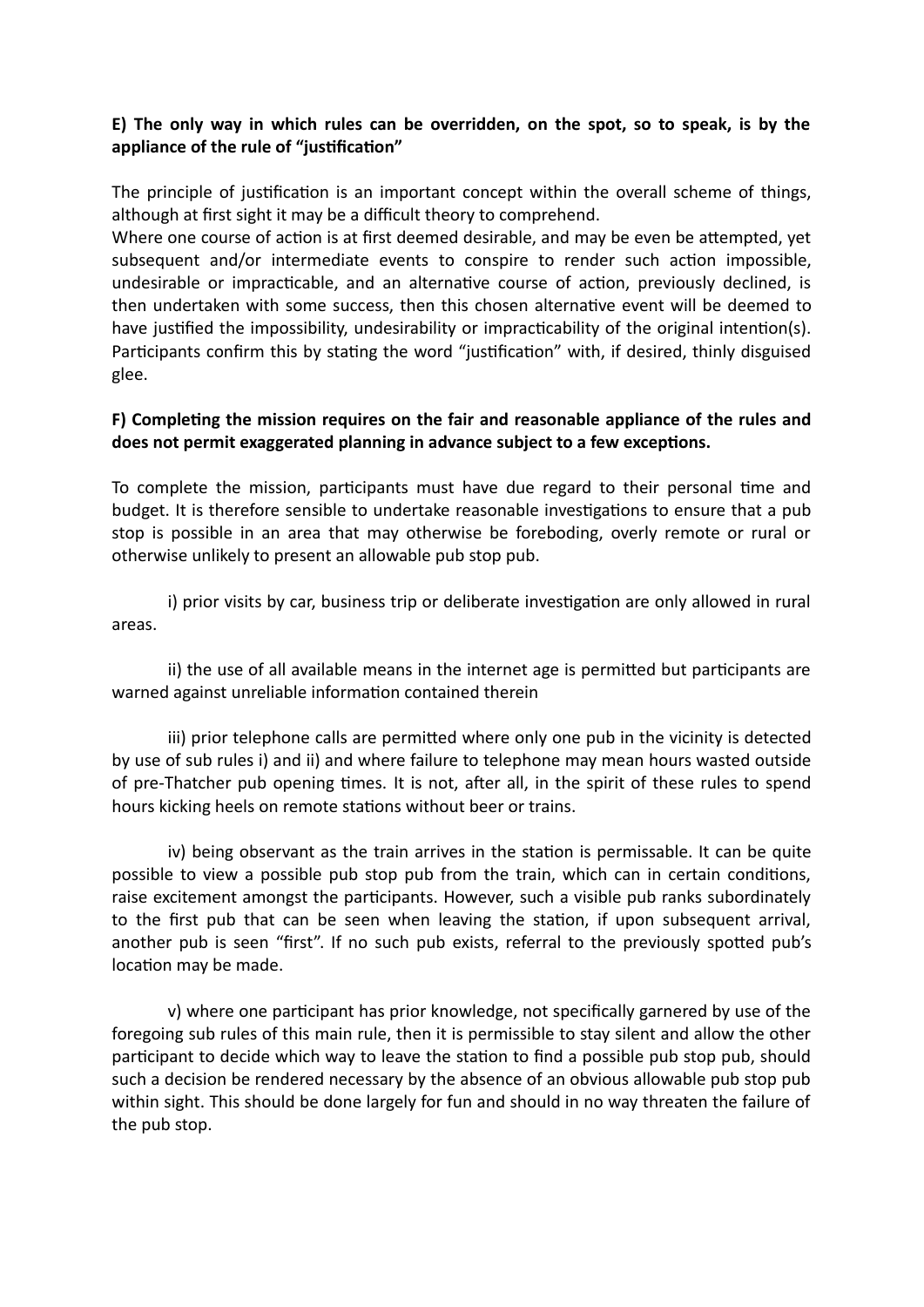vi) the Battlesbridge exception permits relying on the advice of railway employees in directing participants to possible pub stop pubs on the assumption that the aforementioned member of staff appears to fully understand the nature and context of the attempted pub stop